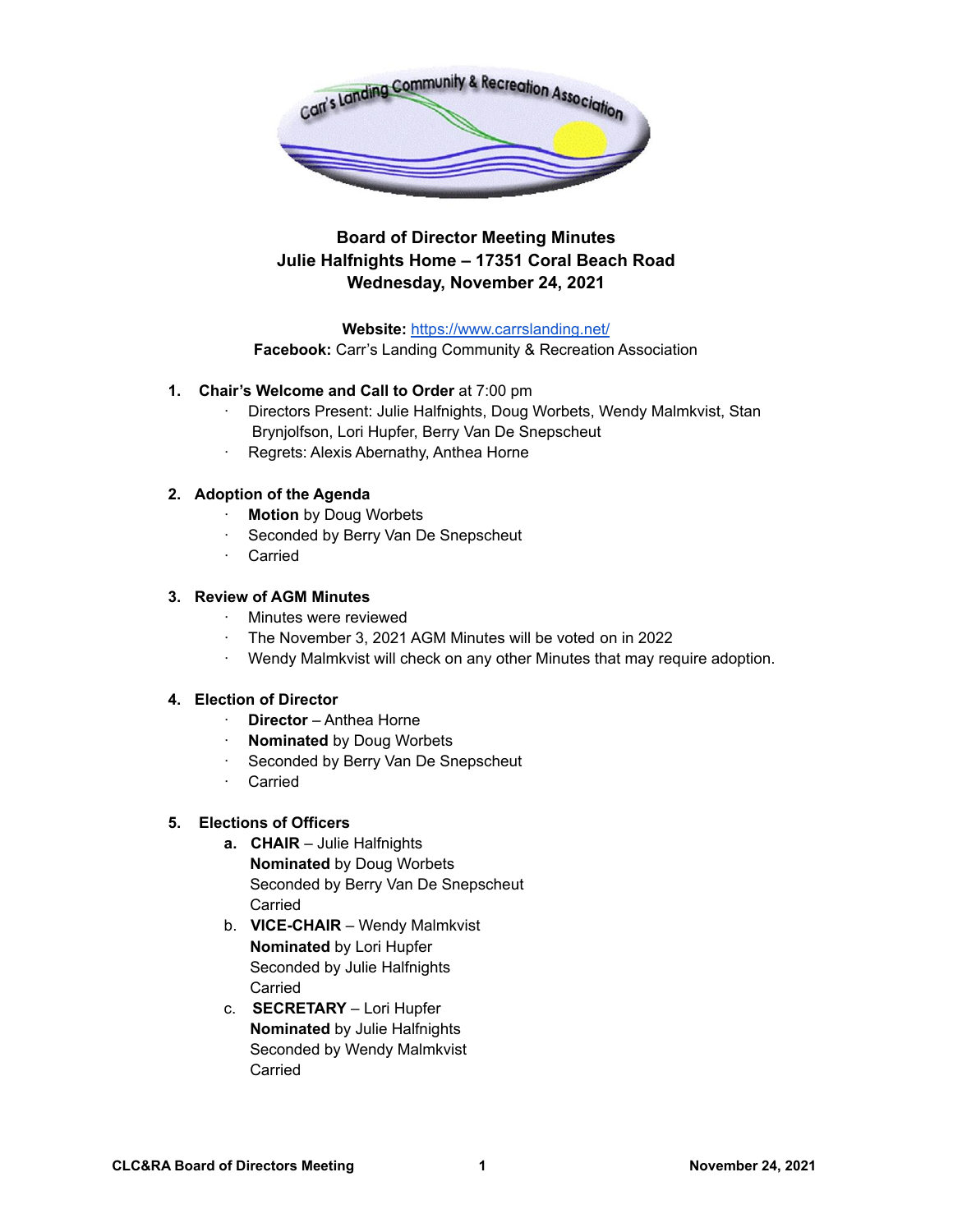- **d. TREASURER** Anthea Horne **Nominated** by Doug Worbets Seconded by Stan Brynjolfson Carried
- e. **RECREATION COMMITTEE CHAIR** Julie Halfnights **Nominated** by Berry Van De Snepscheut Seconded by Doug Worbets Carried
- f. **COMMUNICATIONS** Wendy Malmkvist **MEMBERSHIP** – Lori Hupfer **PAST CHAIR** – Doug Worbets

# **6. Changes in Cheque Signers**

- · Doug Worbets provided an overview of the finances.
- · **MOTION by** Doug Worbets to remove Kevin Black as signing authority and to ADD Anthea Horne, Julie Halfnights and Wendy Malmkvist as signing authority.
- · Seconded by Berry Van De Snepscheut
- · Carried

# 7. **Membership and Distribution Lists**

- · Lori reported as of November 24, 2021 that there are 36 paid family memberships and 4 paid single memberships.
- · Wendy Malmkvist will be making the Directors List and Members List in Google documents current.
- · Distribution List and Members List in Google documents will also be organized and made current.

## 8. **Meetings / Dates / Events**

- · **Meetings** will be held the first Wednesday of the month.
- · **2022** January, February, April, June, September, October (AGM Meeting), November
- **EVENTS:** Fire Smart, History of Carr's Landing Community, Xeriscaping, Whiskey Cove (an Open Forum), Roads & Transportation and Mobility, Water Presentation study (district will put on)
- · Julie Halfnights is going to inquire about getting a Fire Smart Education presenter for one of the CLC&RA meeting.

## 9. **Applications for Traffic Studies**

- Julie Halfnights reported about the funding/grant that is available and the two identified problems in traffic along Commonage/Carr's Landing Road and Terrace View Road.
- · Julie Halfnights sent out an email to Cara to follow through on the Traffic Calming Study.

## 10. **Update on Water Issues**

- · Doug Worbets, Berry Van De Snepscheut and Wendy Malmkvist reported on what was discussed regarding the water issues at the Council strategy meeting on 16/11/21. Noreen Malmkvist was also in attendance.
- As a CLC initiative it would be beneficial if we could be proactive, have awareness in conjunction with staff and the municipality. We need to keep on asking questions so a process can be started.